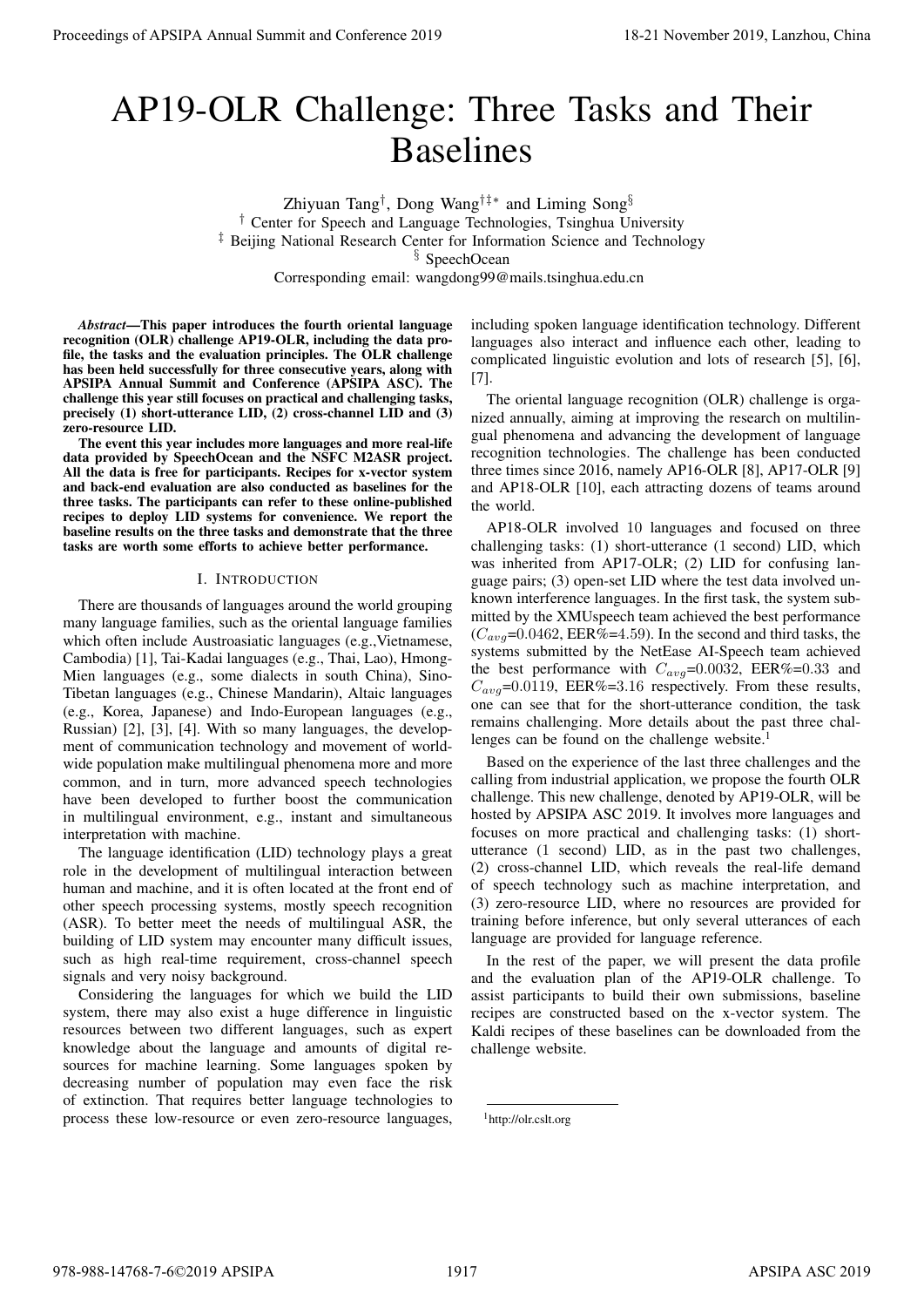| Proceedings of APSIPA Annual Summit and Conference 2019                                                                                                                                                                                                                                                                                                                                                                                                                                                                                                                                                                                                                                                                                                                                                                                                                                                                                                                                                                                                                                                                                                                                                                                                                                                                                                                                                                                                                                                                                                                                                                                                                                                                                                                                                                                                                                       |                  |                                    |                                                                                                                 |              | 18-21 November 2019, Lanzhou, China                                                                                                                                                                                                                                                                                                                                                                                                                                                                                                                                                                                                                                                                                                                                                                                                                                                                                                                                                                                                                                                                                                                                                                                                                                                                                                                                                                                                                                                                                                                                                                                                                                                                                                                                                                                                                                   |                |              |
|-----------------------------------------------------------------------------------------------------------------------------------------------------------------------------------------------------------------------------------------------------------------------------------------------------------------------------------------------------------------------------------------------------------------------------------------------------------------------------------------------------------------------------------------------------------------------------------------------------------------------------------------------------------------------------------------------------------------------------------------------------------------------------------------------------------------------------------------------------------------------------------------------------------------------------------------------------------------------------------------------------------------------------------------------------------------------------------------------------------------------------------------------------------------------------------------------------------------------------------------------------------------------------------------------------------------------------------------------------------------------------------------------------------------------------------------------------------------------------------------------------------------------------------------------------------------------------------------------------------------------------------------------------------------------------------------------------------------------------------------------------------------------------------------------------------------------------------------------------------------------------------------------|------------------|------------------------------------|-----------------------------------------------------------------------------------------------------------------|--------------|-----------------------------------------------------------------------------------------------------------------------------------------------------------------------------------------------------------------------------------------------------------------------------------------------------------------------------------------------------------------------------------------------------------------------------------------------------------------------------------------------------------------------------------------------------------------------------------------------------------------------------------------------------------------------------------------------------------------------------------------------------------------------------------------------------------------------------------------------------------------------------------------------------------------------------------------------------------------------------------------------------------------------------------------------------------------------------------------------------------------------------------------------------------------------------------------------------------------------------------------------------------------------------------------------------------------------------------------------------------------------------------------------------------------------------------------------------------------------------------------------------------------------------------------------------------------------------------------------------------------------------------------------------------------------------------------------------------------------------------------------------------------------------------------------------------------------------------------------------------------------|----------------|--------------|
|                                                                                                                                                                                                                                                                                                                                                                                                                                                                                                                                                                                                                                                                                                                                                                                                                                                                                                                                                                                                                                                                                                                                                                                                                                                                                                                                                                                                                                                                                                                                                                                                                                                                                                                                                                                                                                                                                               |                  | TABLE I                            |                                                                                                                 |              |                                                                                                                                                                                                                                                                                                                                                                                                                                                                                                                                                                                                                                                                                                                                                                                                                                                                                                                                                                                                                                                                                                                                                                                                                                                                                                                                                                                                                                                                                                                                                                                                                                                                                                                                                                                                                                                                       |                |              |
|                                                                                                                                                                                                                                                                                                                                                                                                                                                                                                                                                                                                                                                                                                                                                                                                                                                                                                                                                                                                                                                                                                                                                                                                                                                                                                                                                                                                                                                                                                                                                                                                                                                                                                                                                                                                                                                                                               |                  | AP16-OL7 AND AP17-OL3 DATA PROFILE |                                                                                                                 |              |                                                                                                                                                                                                                                                                                                                                                                                                                                                                                                                                                                                                                                                                                                                                                                                                                                                                                                                                                                                                                                                                                                                                                                                                                                                                                                                                                                                                                                                                                                                                                                                                                                                                                                                                                                                                                                                                       |                |              |
| <b>AP16-OL7</b>                                                                                                                                                                                                                                                                                                                                                                                                                                                                                                                                                                                                                                                                                                                                                                                                                                                                                                                                                                                                                                                                                                                                                                                                                                                                                                                                                                                                                                                                                                                                                                                                                                                                                                                                                                                                                                                                               |                  |                                    | AP16-OL7-train/dev                                                                                              |              |                                                                                                                                                                                                                                                                                                                                                                                                                                                                                                                                                                                                                                                                                                                                                                                                                                                                                                                                                                                                                                                                                                                                                                                                                                                                                                                                                                                                                                                                                                                                                                                                                                                                                                                                                                                                                                                                       | AP16-OL7-test  |              |
| Code<br>Description                                                                                                                                                                                                                                                                                                                                                                                                                                                                                                                                                                                                                                                                                                                                                                                                                                                                                                                                                                                                                                                                                                                                                                                                                                                                                                                                                                                                                                                                                                                                                                                                                                                                                                                                                                                                                                                                           | Channel          | No. of Speakers                    | Utt./Spk.                                                                                                       | Total Utt.   | No. of Speakers                                                                                                                                                                                                                                                                                                                                                                                                                                                                                                                                                                                                                                                                                                                                                                                                                                                                                                                                                                                                                                                                                                                                                                                                                                                                                                                                                                                                                                                                                                                                                                                                                                                                                                                                                                                                                                                       | Utt./Spk.      | Total Utt.   |
| Cantonese in China Mainland and Hongkong<br>ct-cn<br>Mandarin in China<br>zh-cn                                                                                                                                                                                                                                                                                                                                                                                                                                                                                                                                                                                                                                                                                                                                                                                                                                                                                                                                                                                                                                                                                                                                                                                                                                                                                                                                                                                                                                                                                                                                                                                                                                                                                                                                                                                                               | Mobile<br>Mobile | 24<br>24                           | 320<br>300                                                                                                      | 7559<br>7198 | 6<br>6                                                                                                                                                                                                                                                                                                                                                                                                                                                                                                                                                                                                                                                                                                                                                                                                                                                                                                                                                                                                                                                                                                                                                                                                                                                                                                                                                                                                                                                                                                                                                                                                                                                                                                                                                                                                                                                                | 300<br>300     | 1800<br>1800 |
| id-id<br>Indonesian in Indonesia                                                                                                                                                                                                                                                                                                                                                                                                                                                                                                                                                                                                                                                                                                                                                                                                                                                                                                                                                                                                                                                                                                                                                                                                                                                                                                                                                                                                                                                                                                                                                                                                                                                                                                                                                                                                                                                              | Mobile           | $\overline{24}$                    | 320                                                                                                             | 7671         | 6                                                                                                                                                                                                                                                                                                                                                                                                                                                                                                                                                                                                                                                                                                                                                                                                                                                                                                                                                                                                                                                                                                                                                                                                                                                                                                                                                                                                                                                                                                                                                                                                                                                                                                                                                                                                                                                                     | 300            | 1800         |
| Japanese in Japan<br>ja-jp                                                                                                                                                                                                                                                                                                                                                                                                                                                                                                                                                                                                                                                                                                                                                                                                                                                                                                                                                                                                                                                                                                                                                                                                                                                                                                                                                                                                                                                                                                                                                                                                                                                                                                                                                                                                                                                                    | Mobile           | $\overline{24}$                    | 320                                                                                                             | 7662         | 6                                                                                                                                                                                                                                                                                                                                                                                                                                                                                                                                                                                                                                                                                                                                                                                                                                                                                                                                                                                                                                                                                                                                                                                                                                                                                                                                                                                                                                                                                                                                                                                                                                                                                                                                                                                                                                                                     | 300            | 1800         |
| Russian in Russia<br>ru-ru                                                                                                                                                                                                                                                                                                                                                                                                                                                                                                                                                                                                                                                                                                                                                                                                                                                                                                                                                                                                                                                                                                                                                                                                                                                                                                                                                                                                                                                                                                                                                                                                                                                                                                                                                                                                                                                                    | Mobile           | 24                                 | 300                                                                                                             | 7190         | 6                                                                                                                                                                                                                                                                                                                                                                                                                                                                                                                                                                                                                                                                                                                                                                                                                                                                                                                                                                                                                                                                                                                                                                                                                                                                                                                                                                                                                                                                                                                                                                                                                                                                                                                                                                                                                                                                     | 300            | 1800         |
| Korean in Korea<br>ko-kr                                                                                                                                                                                                                                                                                                                                                                                                                                                                                                                                                                                                                                                                                                                                                                                                                                                                                                                                                                                                                                                                                                                                                                                                                                                                                                                                                                                                                                                                                                                                                                                                                                                                                                                                                                                                                                                                      | Mobile           | 24                                 | 300                                                                                                             | 7196         | 6                                                                                                                                                                                                                                                                                                                                                                                                                                                                                                                                                                                                                                                                                                                                                                                                                                                                                                                                                                                                                                                                                                                                                                                                                                                                                                                                                                                                                                                                                                                                                                                                                                                                                                                                                                                                                                                                     | 300            | 1800         |
| Vietnamese in Vietnam<br>vi-vn                                                                                                                                                                                                                                                                                                                                                                                                                                                                                                                                                                                                                                                                                                                                                                                                                                                                                                                                                                                                                                                                                                                                                                                                                                                                                                                                                                                                                                                                                                                                                                                                                                                                                                                                                                                                                                                                | Mobile           | $\overline{24}$                    | 300                                                                                                             | 7200         | 6                                                                                                                                                                                                                                                                                                                                                                                                                                                                                                                                                                                                                                                                                                                                                                                                                                                                                                                                                                                                                                                                                                                                                                                                                                                                                                                                                                                                                                                                                                                                                                                                                                                                                                                                                                                                                                                                     | 300            | 1800         |
| <b>AP17-OL3</b>                                                                                                                                                                                                                                                                                                                                                                                                                                                                                                                                                                                                                                                                                                                                                                                                                                                                                                                                                                                                                                                                                                                                                                                                                                                                                                                                                                                                                                                                                                                                                                                                                                                                                                                                                                                                                                                                               |                  |                                    | AP17-OL3-train/dev                                                                                              |              |                                                                                                                                                                                                                                                                                                                                                                                                                                                                                                                                                                                                                                                                                                                                                                                                                                                                                                                                                                                                                                                                                                                                                                                                                                                                                                                                                                                                                                                                                                                                                                                                                                                                                                                                                                                                                                                                       | AP17-OL3-test  |              |
| Description<br>Code                                                                                                                                                                                                                                                                                                                                                                                                                                                                                                                                                                                                                                                                                                                                                                                                                                                                                                                                                                                                                                                                                                                                                                                                                                                                                                                                                                                                                                                                                                                                                                                                                                                                                                                                                                                                                                                                           | Channel          | No. of Speakers                    | Utt./Spk.                                                                                                       | Total Utt.   | No. of Speakers                                                                                                                                                                                                                                                                                                                                                                                                                                                                                                                                                                                                                                                                                                                                                                                                                                                                                                                                                                                                                                                                                                                                                                                                                                                                                                                                                                                                                                                                                                                                                                                                                                                                                                                                                                                                                                                       | Utt./Spk.      | Total Utt.   |
| Kazakh in China<br>ka-cn                                                                                                                                                                                                                                                                                                                                                                                                                                                                                                                                                                                                                                                                                                                                                                                                                                                                                                                                                                                                                                                                                                                                                                                                                                                                                                                                                                                                                                                                                                                                                                                                                                                                                                                                                                                                                                                                      | Mobile           | 86                                 | 50                                                                                                              | 4200         | 86                                                                                                                                                                                                                                                                                                                                                                                                                                                                                                                                                                                                                                                                                                                                                                                                                                                                                                                                                                                                                                                                                                                                                                                                                                                                                                                                                                                                                                                                                                                                                                                                                                                                                                                                                                                                                                                                    | 20             | 1800         |
| Tibetan in China<br>ti-cn                                                                                                                                                                                                                                                                                                                                                                                                                                                                                                                                                                                                                                                                                                                                                                                                                                                                                                                                                                                                                                                                                                                                                                                                                                                                                                                                                                                                                                                                                                                                                                                                                                                                                                                                                                                                                                                                     | Mobile           | 34                                 | 330                                                                                                             | 11100        | 34                                                                                                                                                                                                                                                                                                                                                                                                                                                                                                                                                                                                                                                                                                                                                                                                                                                                                                                                                                                                                                                                                                                                                                                                                                                                                                                                                                                                                                                                                                                                                                                                                                                                                                                                                                                                                                                                    | 50             | 1800         |
| Uyghur in China<br>uy-id                                                                                                                                                                                                                                                                                                                                                                                                                                                                                                                                                                                                                                                                                                                                                                                                                                                                                                                                                                                                                                                                                                                                                                                                                                                                                                                                                                                                                                                                                                                                                                                                                                                                                                                                                                                                                                                                      | Mobile           | 353                                | 20                                                                                                              | 5800         | 353                                                                                                                                                                                                                                                                                                                                                                                                                                                                                                                                                                                                                                                                                                                                                                                                                                                                                                                                                                                                                                                                                                                                                                                                                                                                                                                                                                                                                                                                                                                                                                                                                                                                                                                                                                                                                                                                   | $\overline{5}$ | 1800         |
| Male and Female speakers are balanced.<br>The number of total utterances might be slightly smaller than expected, due to the quality check.<br><b>II. DATABASE PROFILE</b><br>Participants of AP19-OLR can request the following<br>datasets for system construction. All these data can be used                                                                                                                                                                                                                                                                                                                                                                                                                                                                                                                                                                                                                                                                                                                                                                                                                                                                                                                                                                                                                                                                                                                                                                                                                                                                                                                                                                                                                                                                                                                                                                                              |                  |                                    |                                                                                                                 |              | Russian, Korean and Japanese, there are 2 recording sessions<br>for each speaker: the first session was recorded in a quiet envi-<br>ronment and the second was recorded in a noisy environment.                                                                                                                                                                                                                                                                                                                                                                                                                                                                                                                                                                                                                                                                                                                                                                                                                                                                                                                                                                                                                                                                                                                                                                                                                                                                                                                                                                                                                                                                                                                                                                                                                                                                      |                |              |
| to train their submission systems.<br>• AP16-OL7: The standard database for AP16-OLR, in-<br>cluding AP16-OL7-train, AP16-OL7-dev and AP16-                                                                                                                                                                                                                                                                                                                                                                                                                                                                                                                                                                                                                                                                                                                                                                                                                                                                                                                                                                                                                                                                                                                                                                                                                                                                                                                                                                                                                                                                                                                                                                                                                                                                                                                                                   |                  |                                    |                                                                                                                 |              | The basic information of the AP16-OL7 database is presented<br>in Table I, and the details of the database can be found in the<br>challenge website or the description paper [8].                                                                                                                                                                                                                                                                                                                                                                                                                                                                                                                                                                                                                                                                                                                                                                                                                                                                                                                                                                                                                                                                                                                                                                                                                                                                                                                                                                                                                                                                                                                                                                                                                                                                                     |                |              |
| OL7-test.<br>• AP17-OL3: A dataset provided by the M2ASR project,<br>involving three new languages. It contains AP17-OL3-<br>train and AP17-OL3-dev.<br>• AP17-OLR-test: The standard test set for AP17-OLR. It<br>contains AP17-OL7-test and AP17-OL3-test.<br>• AP18-OLR-test: The standard test set for AP18-OLR. It<br>contains AP18-OL7-test and AP18-OL3-test.<br>• THCHS30: The THCHS30 database (plus the accompa-<br>nied resources) published by CSLT, Tsinghua Univer-<br>sity [11].<br>Besides the speech signals, the AP16-OL7 and AP17-<br>OL3 databases also provide lexicons of all the 10 languages,<br>as well as the transcriptions of all the training utterances.<br>These resources allow training acoustic-based or phonetic-<br>based language recognition systems. Training phone-based<br>speech recognition systems is also possible, though large<br>vocabulary recognition systems are not well supported, due<br>to the lack of large-scale language models.<br>A test dataset AP19-OLR-test will be provided at the date<br>of result submission, which includes three parts corresponding<br>to the three LID tasks.<br>A. AP16-OL7<br>The AP16-OL7 database was originally created by Spee-<br>chocean, targeting for various speech processing tasks. It was<br>provided as the standard training and test data in AP16-OLR.<br>The entire database involves 7 datasets, each in a particular<br>language. The seven languages are: Mandarin, Cantonese,<br>Indonesian, Japanese, Russian, Korean and Vietnamese. The<br>data volume for each language is about 10 hours of speech<br>signals recorded in reading style. The signals were recorded by<br>mobile phones, with a sampling rate of 16 kHz and a sample<br>size of 16 bits.<br>For Mandarin, Cantonese, Vietnamese and Indonesia, the<br>recording was conducted in a quiet environment. As for |                  |                                    | B. AP17-OL7-test<br>test set for the AP17-OLR challenge.<br>$C.$ AP17-OL3<br><sup>2</sup> http://m2asr.cslt.org |              | The AP17-OL7 database is a dataset provided by Spee-<br>chOcean. This dataset contains 7 languages as in AP16-OL7,<br>each containing 1800 utterances. The recording conditions are<br>the same as AP16-OL7. This database is used as part of the<br>The AP17-OL3 database contains 3 languages: Kazakh,<br>Tibetan and Uyghur, all are minority languages in China. This<br>database is part of the Multilingual Minorlingual Automatic<br>Speech Recognition (M2ASR) project, which is supported by<br>the National Natural Science Foundation of China (NSFC).<br>The project is a three-party collaboration, including Tsinghua<br>University, the Northwest National University, and Xinjiang<br>University [12]. The aim of this project is to construct<br>speech recognition systems for five minor languages in China<br>(Kazakh, Kirgiz, Mongolia, Tibetan and Uyghur). However,<br>our ambition is beyond that scope: we hope to construct a<br>full set of linguistic and speech resources and tools for the<br>five languages, and make them open and free for research<br>purposes. We call this the M2ASR Free Data Program. All<br>the data resources, including the tools published in this paper,<br>are released on the web site of the project. $^{2}$<br>The sentences of each language in AP17-OL3 are randomly<br>selected from the original M2ASR corpus. The data volume<br>for each language in AP17-OL3 is about 10 hours of speech<br>signals recorded in reading style. The signals were recorded by<br>mobile phones, with a sampling rate of 16 kHz and a sample<br>size of 16 bits. We selected 1800 utterances for each language<br>as the development set (AP17-OL3-dev), and the rest is used<br>as the training set (AP17-OL3-train). The test set of each lan-<br>guage involves 1800 utterances, and is provided separately and |                |              |
|                                                                                                                                                                                                                                                                                                                                                                                                                                                                                                                                                                                                                                                                                                                                                                                                                                                                                                                                                                                                                                                                                                                                                                                                                                                                                                                                                                                                                                                                                                                                                                                                                                                                                                                                                                                                                                                                                               |                  | 1918                               |                                                                                                                 |              |                                                                                                                                                                                                                                                                                                                                                                                                                                                                                                                                                                                                                                                                                                                                                                                                                                                                                                                                                                                                                                                                                                                                                                                                                                                                                                                                                                                                                                                                                                                                                                                                                                                                                                                                                                                                                                                                       |                |              |

TABLE I AP16-OL7 AND AP17-OL3 DATA PROFILE

#### II. DATABASE PROFILE

- AP16-OL7: The standard database for AP16-OLR, including AP16-OL7-train, AP16-OL7-dev and AP16- OL7-test.
- AP17-OL3: A dataset provided by the M2ASR project, involving three new languages. It contains AP17-OL3 train and AP17-OL3-dev.
- AP17-OLR-test: The standard test set for AP17-OLR. It contains AP17-OL7-test and AP17-OL3-test.
- AP18-OLR-test: The standard test set for AP18-OLR. It contains AP18-OL7-test and AP18-OL3-test.
- THCHS30: The THCHS30 database (plus the accompanied resources) published by CSLT, Tsinghua University [11].

#### *A. AP16-OL7*

#### *B. AP17-OL7-test*

#### *C. AP17-OL3*

<sup>2</sup>http://m2asr.cslt.org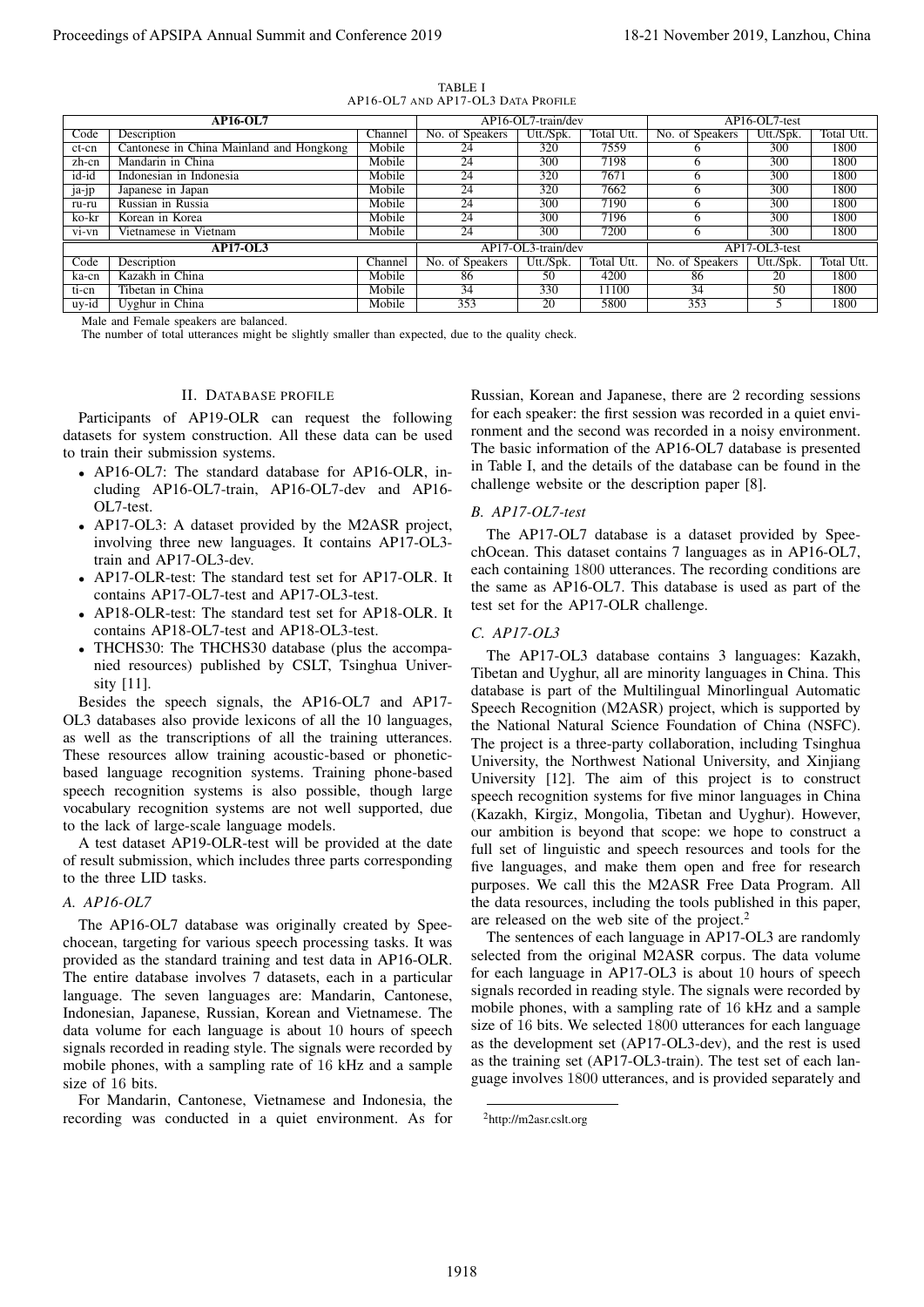denoted by AP17-OL3-test. Compared to AP16-OL7, AP17- OL3 contains much more variations in terms of recording conditions and the number of speakers, which may inevitably increase the difficulty of the challenge task. The information of the AP17-OL3 database is summarized in Table I.

# *D. AP18-OLR-test*

The AP18-OLR-test database is the standard test set for AP18-OLR, which contains AP18-OL7-test and AP18-OL3 test. Like the AP17-OL7-test database, AP18-OL7-test contains the same target 7 languages, each containing 1800 utterances, while AP18-OL7-test also contains utterances from several interference languages. The recording conditions are the same as AP17-OL7-test. Like the AP17-OL3-test database, AP18-OL3-test contains the same 3 languages, each containing 1800 utterances. The recording conditions are also the same as AP17-OL7-test.

# *E. AP19-OLR-test*

The AP19-OLR-test database is the standard test set for AP19-OLR, which includes 3 parts responding to the 3 LID tasks respectively, precisely AP19-OLR-short, AP19-OLRchannel and AP19-OLR-zero.

- AP19-OLR-short: This subset is designed for the shortutterance LID task, which contains the ten target languages as in AP18-OLR-test and each language has 1800 utterances.
- AP19-OLR-channel: This subset is designed for the cross-channel LID task, which contains six of the ten target languages as in AP18-OLR-test, but was recorded in wild environment. The six languages are Tibetan, Uyghur, Japanese, Russian, Vietnamese and Mandarin. Each language has 1800 utterances.
- AP19-OLR-zero: This subset is designed for the zeroresource LID task. The three languages are not in the ten traditional languages, but other resource-limited languages, namely Catalan, Greek and Telugu. Each language has 10 utterances for reference and 1800 for identification test.

To help the participants develop systems against the three tasks, development set AP19-OLR-dev is also provided. Specifically, for task 1, the short-utterance test set from AP18- OLR-test can be reused. For task 2 and 3, a new smaller development set is provided respectively, while the three target languages in the third development set are different from those in the final test set.

# III. AP19-OLR CHALLENGE

The evaluation plan of AP19-OLR keeps mostly the same as in AP18-OLR, except some modification for the new challenge tasks.

Following the definition of NIST LRE15 [13], the task of the LID challenge is defined as follows: Given a segment of speech and a language hypothesis (i.e., a target language of interest to be detected), the task is to decide whether that target language was in fact spoken in the given segment (yes or no), based on an automated analysis of the data contained in the segment. The evaluation plan mostly follows the principles of NIST LRE15.

The AP19-OLR challenge includes three tasks as follows:

- Task 1: Short-utterance LID is a close-set identification task, which means the language of each utterance is among the known traditional 10 target languages. The utterances are as short as 1 second.
- Task 2: Cross-channel LID, where test data in different channels for the known 10 target languages will be provided.
- Task 3: Zero-resource LID, where no resources are provided for training before inference, but several reference utterances are provided for each language.

### *A. System input/output*

The input to the LID system is a set of speech segments in unknown languages. For task 1 and task 2, those speech segments are within the 10 known target languages. For task 3, the target languages of the speech segments are the same as the reference utterances. The task of the LID system is to determine the confidence that a language is contained in a speech segment. More specifically, for each speech segment, the LID system outputs a score vector  $\langle \ell_1, \ell_2, ..., \ell_{10} \rangle$ , where  $\ell_i$  represents the confidence that language i is spoken in the speech segment. The scores should be comparable across languages and segments. This is consistent with the principles of LRE15, but differs from that of LRE09 [14] where an explicit decision is required for each trial. Proceedings of APSIPA Annual Summit at the Summit and The Summit and The Summit and The Summit and The Summit and The Summit and The Summit and The Summit and Conference 2019, Lanzhou, China 1919, Lanzhou, China 1919, Lan

In summary, the output of an OLR submission will be a text file, where each line contains a speech segment plus a score vector for this segment, e.g.,

|                  |        | $lang_1$ $lang_2$ $lang_9$ $lang_{10}$ |              |     |       |
|------------------|--------|----------------------------------------|--------------|-----|-------|
| seg <sub>1</sub> | 0.5    | $-0.2$ $-0.3$                          |              |     | (0.1) |
| seg <sub>2</sub> | $-0.1$ | $-0.3$                                 | $\mathbf{r}$ | 0.5 | 0.3   |
| $\cdots$         |        |                                        |              |     |       |

# *B. Test condition*

- No additional training materials. The only resources that are allowed to use are: AP16-OL7, AP17-OL3, AP17- OLR-test, AP18-OLR-test, and THCHS30.
- All the trials should be processed. Scores of lost trials will be interpreted as -inf.
- The speech segments in each task should be processed independently, and each test segment in a group should be processed independently too. Knowledge from other test segments is not allowed to use (e.g., score distribution of all the test segments).
- Information of speakers is not allowed to use.
- Listening to any speech segments is not allowed.

# *C. Evaluation metrics*

As in LRE15, the AP19-OLR challenge chooses  $C_{avg}$  as the principle evaluation metric. First define the pair-wise loss that composes the missing and false alarm probabilities for a particular target/non-target language pair:

$$
C(L_t, L_n) = P_{Target} P_{Miss}(L_t) + (1 - P_{Target}) P_{FA}(L_t, L_n)
$$

where  $L_t$  and  $L_n$  are the target and non-target languages, respectively;  $P_{Miss}$  and  $P_{FA}$  are the missing and false alarm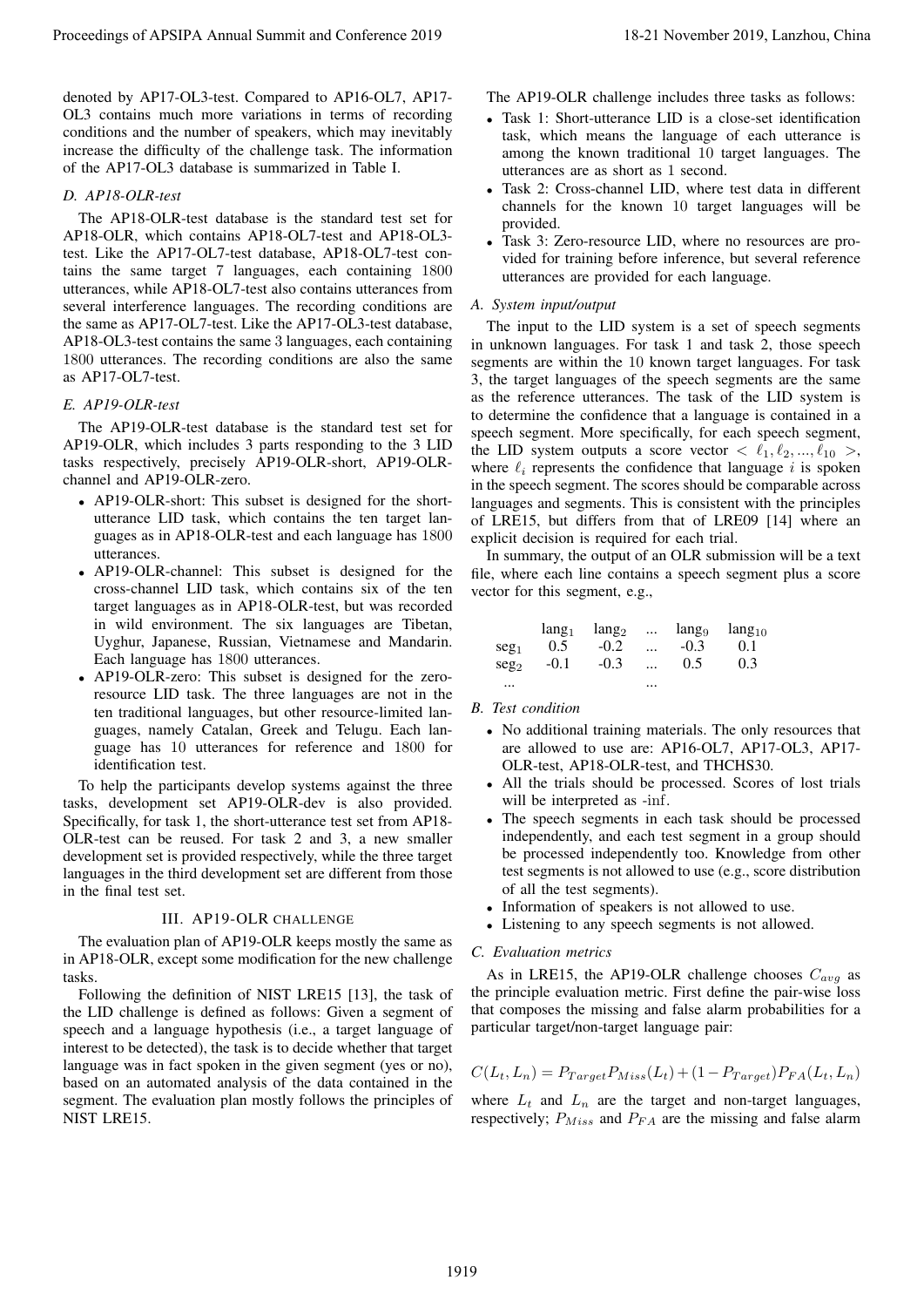probabilities, respectively.  $P_{target}$  is the prior probability for the target language, which is set to 0.5 in the evaluation. Then the principle metric  $C_{avg}$  is defined as the average of the above pair-wise performance:

$$
C_{avg} = \frac{1}{N} \sum_{L_t} \left\{ \frac{P_{Target} \cdot P_{Miss}(L_t)}{P_{Non-Target} \cdot P_{FA}(L_t, L_n)} \right\}
$$

where N is the number of languages, and  $P_{Non-Target}$  =  $(1-P_{Target})/(N-1)$ . We have provided the evaluation script for system development.

# IV. BASELINE SYSTEMS

We construct the baseline systems for the three tasks respectively. All the experiments are conducted with Kaldi [15]. The purpose of these experiments is to present a reference for the participants, rather than a competitive submission. The recipes can be downloaded from the website of the challenge.

#### *A. X-vector system*

We use the x-vector system as described in [16], [17]. The raw feature of the system is 40-dimensional filterbanks. The energy VAD is used to filter out nonspeech frames. The network configuration is outlined in Table II as shown in [16]. The DNN is trained to classify the  $N$  languages in the training data. After training, embeddings called 'x-vectors' are extracted from the affine component of layer segment6. Excluding the  $softmax$  output layer and segment7 there is a total of 4.2 million parameters.

#### TABLE II

THE EMBEDDING DNN ARCHITECTURE. X-VECTORS ARE EXTRACTED AT LAYER  $segment6$ , BEFORE THE NONLINEARITY. THE N IN THE SOFTMAX LAYER CORRESPONDS TO THE NUMBER OF TRAINING LANGUAGES.

| Layer                | Layer context     | Total context | Input $\times$ output      |
|----------------------|-------------------|---------------|----------------------------|
| frame1               | $[t-2, t+2]$      |               | $\overline{200\times 512}$ |
| frame2               | $t-2, t, t+2$     |               | $1536 \times 512$          |
| frame3               | $\{t-3, t, t+3\}$ | 15            | $1536 \times 512$          |
| frame4               |                   | 15            | $512 \times 512$           |
| frame <sub>5</sub>   |                   | 15            | $512 \times 1500$          |
| stats pooling        |                   | T             | $1500T \times 3000$        |
| segment <sub>6</sub> |                   | T             | $3000 \times 512$          |
| segment7             |                   | $\tau$        | $512 \times 512$           |
| softmax              |                   |               | $512\times N$              |

We train the x-vector system with a combined dataset including AP16-OL7, AP17-OL3 and AP17-OLR-test, and the target number of the system refers to the number of all languages, i.e. 10. This basic system is used for all three tasks with different back-end evaluation, either producing scores directly from the output of the original system for different target languages (task 1 and 2), or extracting x-vectors for each utterance for later identification (task 3).

# *B. Performance results*

The primary evaluation metric in AP19-OLR is  $C_{avg}$ . Besides that, we also present the performance in terms of equal error rate (EER). These metrics evaluate system performance from different perspectives, offering a whole picture of the capability of the tested system. The performance is evaluated

on both the AP19-OLR-dev and AP19-OLR-test databases. Table III shows the utterance-level  $C_{avg}$  and EER results for the three tasks respectively. For task 1, we choose the shortutterance subset of AP18-OLR-test to be the development set.

TABLE III  $C_{avg}$  AND EER RESULTS OF THREE TASKS

|                 | Dev set             |       | Test set     |       |
|-----------------|---------------------|-------|--------------|-------|
| Task            | $\vee$ ava          | EER%  | $\cup a v g$ | EER%  |
| short-utterance | $\overline{0}$ 1271 | 12.37 | በ 1257       | 1222  |
| cross-channel   | 0.3868              | 43.13 | 0.3720       | 38.44 |
| zero-resource   | 0.3393              | 34.47 | 0.2027       | 21.94 |

*1) Short-utterance LID:* The first task identifies shortduration utterances. The test set is AP19-OLR-short which contains candidate speech segments with 1 second duration. As the languages in AP19-OLR-short are the same as in the training set of our x-vector system, the output of the original system by propagating the test set can be seen as the confidence that each speech segment is belonging to a specific language. From the 'short-utterance' results in Table III, we find that short-duration utterances are hard to recognize.

*2) Cross-channel LID:* The second task identifies six languages which are also included in the training set of above x-vector system, so the scores referring to those six languages for each utterance can also be produced as task 1 does. Crosschannel speech signals are much more difficult for the baseline system to recognize, that can be seen from the 'cross-channel' results in Table III.

*3) Zero-resource LID:* The evaluation process for task 3 can be seen as identifying languages based on a reference dataset where the languages may never be seen before. First we extract x-vectors for each segment in the reference set, and then accumulate the utterance-level x-vectors for each language to produce language-level x-vectors. Each languagelevel x-vector can represent that specific language. We also extract x-vectors for each segment in the test set. Finally, we compare the utterance-level x-vectors from the test set to the language-level x-vectors from the reference set respectively, then decide which language the test segments belong to. The metric used for the comparison in this paper is 'cosine' distance. From the 'zero-resource' results in Table III, it can be seen that resource-limited LID keeps challenging. The difference of target languages between development set and test set results in the gap of the performance. Proceeding of APSIPA Annual Summit at China summit and Conference 2019 18-21 November 2019 18-21 November 2019 18-21 November 2019 18-21 November 2019 18-21 November 2019 18-21 November 2019 18-21 November 2019 18-21 Nove

#### V. CONCLUSIONS

We presented the data profile, task definitions and evaluation principles of the AP19-OLR challenge. To assist participants to construct a reasonable starting system, we published baseline system based on the x-vector model. We showed that the tasks defined by AP19-OLR are rather challenging and are worthy of careful study. All the data resources are free for the participants, and the recipes of the baseline systems can be freely downloaded.

#### ACKNOWLEDGMENT

This work was supported in part by the National Natural Science Foundation of China under Projects 61633013.